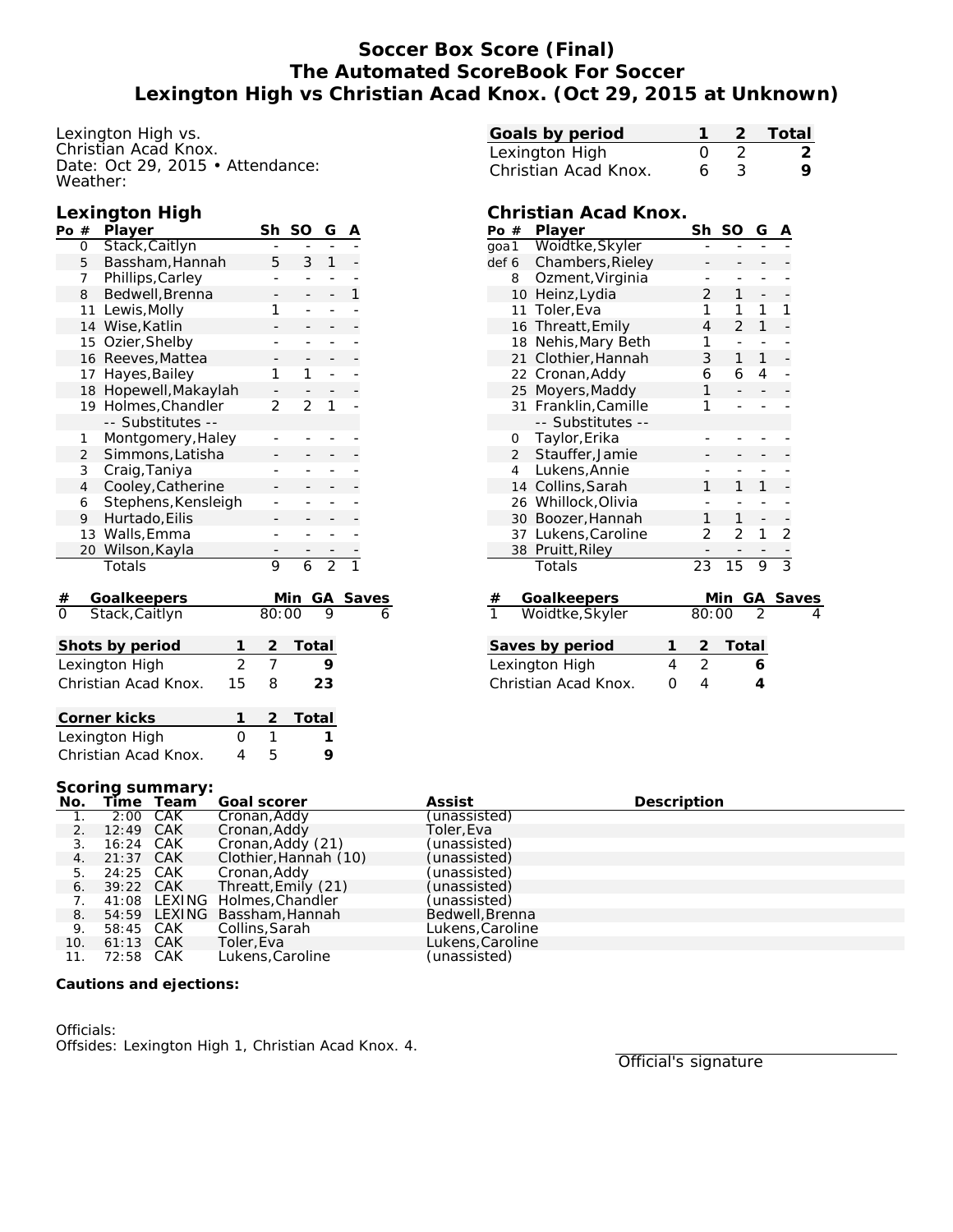### **Play-by-Play Summary (1st period) Lexington High vs Christian Acad Knox. (Oct 29, 2015 at Unknown)**

**Lexington High Starters:**

- 7 Phillips,Carley
- 17 Hayes, Bailey
- 16 Reeves,Mattea
- 8 Bedwell,Brenna
- 0 Stack,Caitlyn
- 11 Lewis,Molly
- 19 Holmes,Chandler
- 5 Bassham,Hannah
- 15 Ozier,Shelby
- 14 Wise,Katlin
- 18 Hopewell,Makaylah

### **Christian Acad Knox. Starters:**

- GOAL 1 Woidtke,Skyler DEF 6 Chambers, Rieley 8 Ozment,Virginia
	- 10 Heinz,Lydia
		- 11 Toler,Eva
		- 16 Threatt,Emily
	- 18 Nehis,Mary Beth
	- 21 Clothier,Hannah
	- 22 Cronan,Addy
	- 25 Moyers,Maddy
		- 31 Franklin,Camille
- 00:00 Stack,Caitlyn at goalie for Lexington High.
- 00:00 Woidtke,Skyler at goalie for Christian Acad Knox.. Foul on Lexington High. 02:00 GOAL by CAK Cronan,Addy (FIRST GOAL).

### **LEXINGTON HIGH 0, CHRISTIAN ACAD KNOX. 1**

- \* 02:23 Shot by CAK Cronan,Addy, SAVE Stack,Caitlyn.
- 02:30 Corner kick by CAK Chambers,Rieley [02:30].
- 03:12 Shot by CAK Threatt,Emily BLOCKED.
- 03:34 Corner kick by CAK Clothier,Hannah [03:34]. Foul on Christian Acad Knox.. Foul on Christian Acad Knox..
- 08:56 Offside against Lexington High.
- 10:01 Shot by CAK Heinz,Lydia, SAVE Stack,Caitlyn. Foul on Christian Acad Knox..
- 11:49 Shot by CAK Cronan,Addy, SAVE Stack,Caitlyn.
- 12:49 GOAL by CAK Cronan,Addy, Assist by Toler,Eva.

### **LEXINGTON HIGH 0, CHRISTIAN ACAD KNOX. 2**

- \*
- 12:51 CAK substitution: Stauffer,Jamie for Nehis,Mary Beth. Foul on Christian Acad Knox..
- 13:59 Shot by LEXINGTN Lewis,Molly HIGH.
- 15:01 Offside against Christian Acad Knox..
- 15:47 Shot by LEXINGTN Bassham,Hannah WIDE.
- 16:24 GOAL by CAK Cronan,Addy, goal number 21 for season.

### **LEXINGTON HIGH 0, CHRISTIAN ACAD KNOX. 3**

- \*
- 16:24 Shot by CAK Threatt,Emily BLOCKED.
- 20:55 Corner kick by CAK Clothier,Hannah [20:55].
- 19:06 LEXINGTN substitution: Bassham,Hannah for Wise,Katlin.
- 21:37 GOAL by CAK Clothier,Hannah, goal number 10 for season.

### **LEXINGTON HIGH 0, CHRISTIAN ACAD KNOX. 4**

\*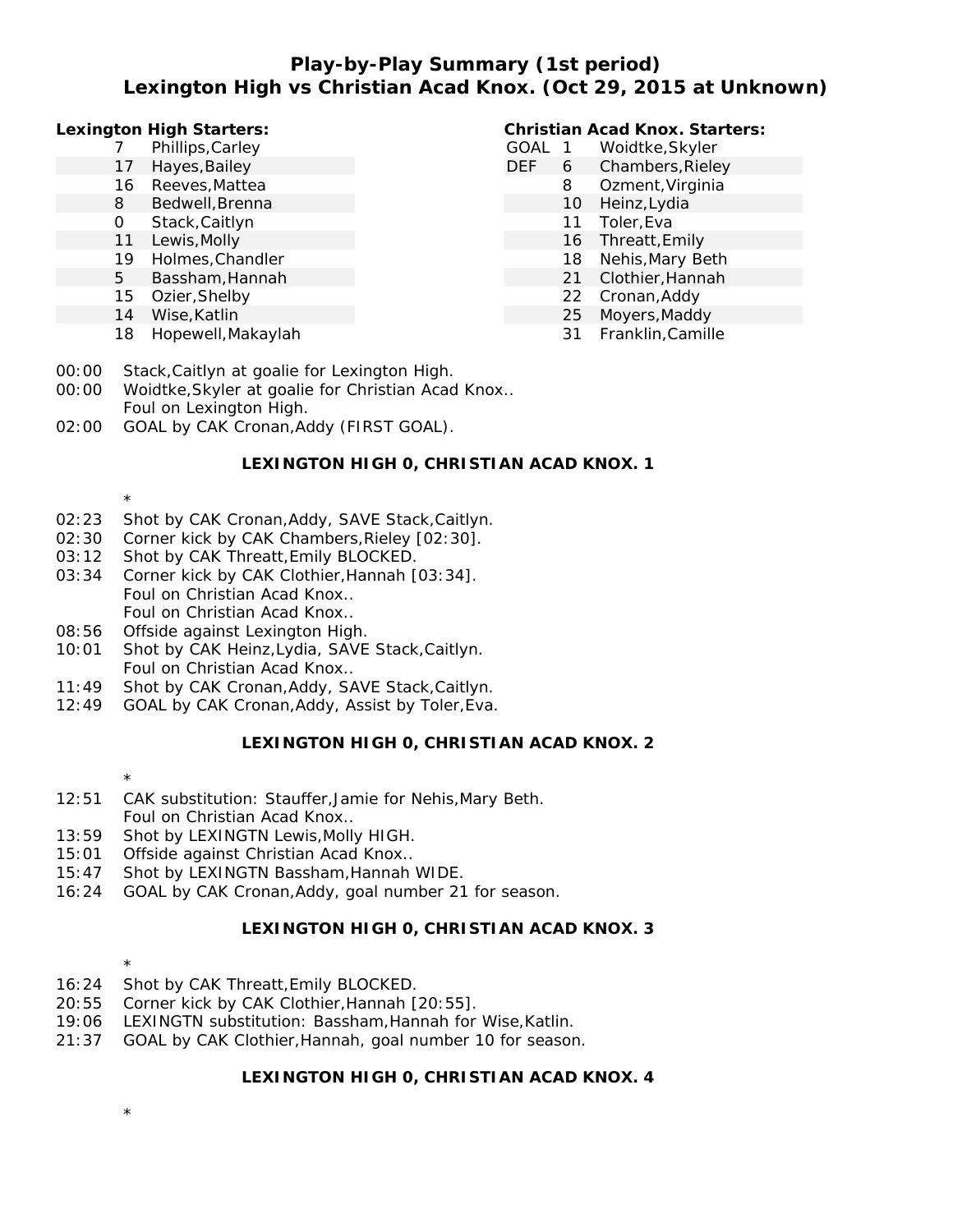### **Play-by-Play Summary (1st period) Lexington High vs Christian Acad Knox. (Oct 29, 2015 at Unknown)**

Foul on Christian Acad Knox..

- 24:00 Corner kick by CAK Chambers,Rieley [24:00].
- 24:25 GOAL by CAK Cronan,Addy.

#### **LEXINGTON HIGH 0, CHRISTIAN ACAD KNOX. 5**

\*

- 25:11 CAK substitution: Nehis,Mary Beth for Cronan,Addy.
- 26:16 LEXINGTN substitution: Craig,Taniya for Ozier,Shelby.
- 27:01 Shot by CAK Heinz,Lydia BLOCKED.
- 27:01 Offside against Christian Acad Knox.. Foul on Christian Acad Knox..
- 28:21 Shot by CAK Threatt,Emily, SAVE Stack,Caitlyn. Foul on Lexington High.
- 29:01 Shot by CAK Clothier,Hannah HIGH.
- 29:31 CAK substitution: Lukens,Caroline for Stauffer,Jamie.
- 30:11 LEXINGTN substitution: Walls,Emma for Bedwell,Brenna.
- 30:11 LEXINGTN substitution: Ozier,Shelby for Hurtado,Eilis.
- 30:11 LEXINGTN substitution: Lewis,Molly for Hopewell,Makaylah.
- 27:01 Shot by CAK Nehis,Mary Beth WIDE. Foul on Christian Acad Knox..
- 27:01 Offside against Christian Acad Knox.. Foul on Lexington High.
- 27:01 LEXINGTN substitution: Bedwell,Brenna for Craig,Taniya.
- 39:22 GOAL by CAK Threatt,Emily, goal number 21 for season.

### **LEXINGTON HIGH 0, CHRISTIAN ACAD KNOX. 6**

\* 40:00 End of period [40:00].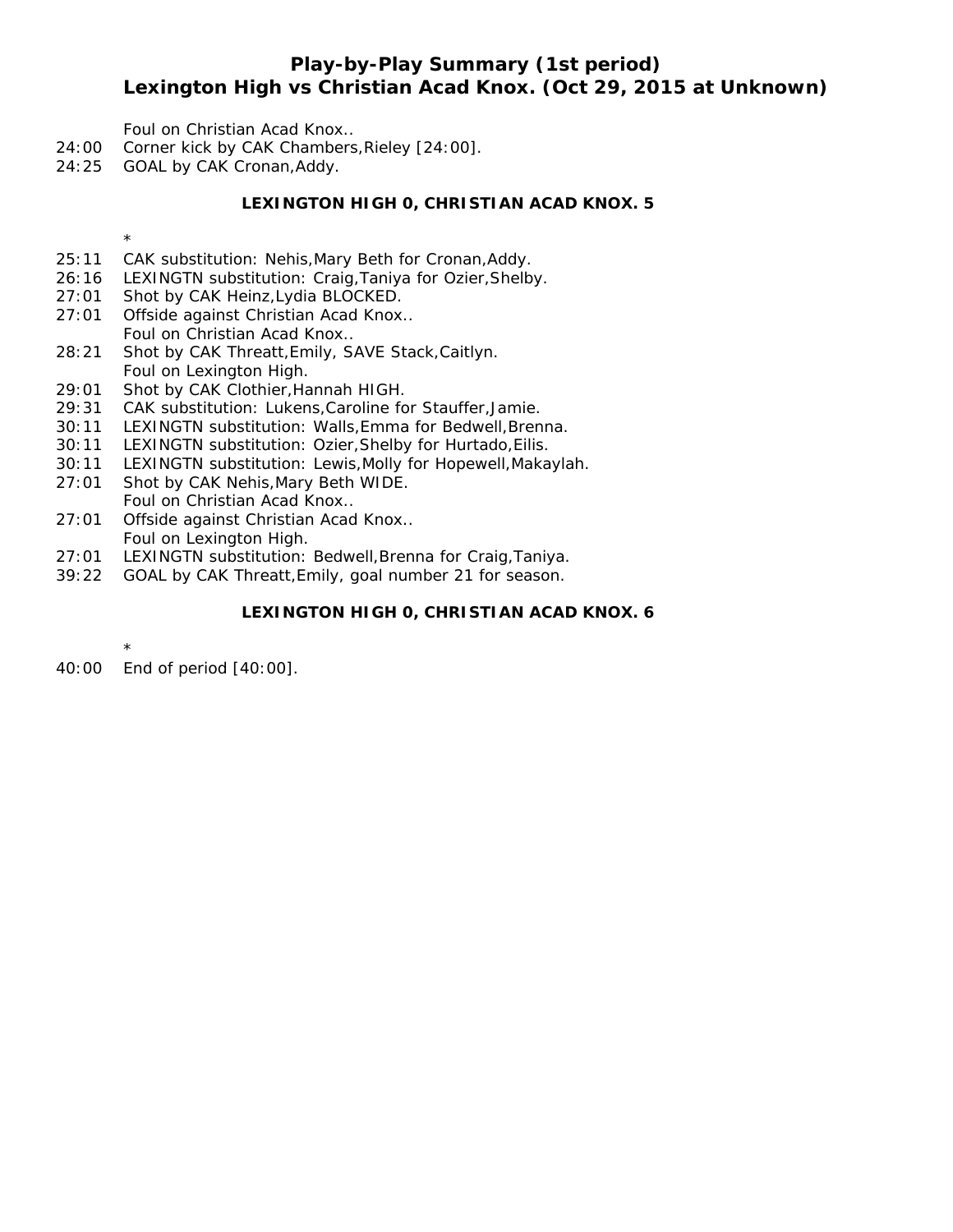### **Play-by-Play Summary (2nd period) Lexington High vs Christian Acad Knox. (Oct 29, 2015 at Unknown)**

- 40:00 Start of 2nd period [40:00].
- 40:00 For CAK: #31 Franklin,Camille, #14 Collins,Sarah, #37 Lukens,Caroline, #21 Clothier,Hannah, #11 Toler,Eva, #25 Moyers,Maddy, #4 Lukens,Annie, #18 Nehis,Mary Beth, #2 Stauffer,Jamie, #0 Taylor,Erika, #26 Whillock,Olivia.
- 40:00 For LEXINGTN: #19 Holmes,Chandler, #1 Montgomery,Haley, #17 Hayes,Bailey, #14 Wise,Katlin, #5 Bassham,Hannah, #15 Ozier,Shelby, #11 Lewis,Molly, #7 Phillips,Carley, #8 Bedwell,Brenna, #0 Stack,Caitlyn, #16 Reeves,Mattea.
- 41:08 GOAL by LEXINGTN Holmes,Chandler.

### **LEXINGTON HIGH 1, CHRISTIAN ACAD KNOX. 6**

\*

- 43:24 Shot by CAK Franklin,Camille WIDE.
- 46:21 Shot by LEXINGTN Bassham,Hannah HIGH.
- 50:24 LEXINGTN substitution: Hurtado,Eilis for Montgomery,Haley.
- 51:34 Corner kick by CAK Clothier,Hannah [51:34].
- 51:45 Shot by CAK Clothier,Hannah BLOCKED. Foul on Christian Acad Knox.. Foul on Christian Acad Knox..
- 54:59 GOAL by LEXINGTN Bassham,Hannah, Assist by Bedwell,Brenna.

#### **LEXINGTON HIGH 2, CHRISTIAN ACAD KNOX. 6**

- \*
- 55:23 Shot by LEXINGTN Holmes,Chandler, SAVE Woidtke,Skyler.
- 56:59 Corner kick by CAK Lukens,Caroline [56:59]. Foul on Lexington High.
- 58:06 Shot by CAK Lukens,Caroline, SAVE Stack,Caitlyn.
- 58:36 Corner kick by CAK Lukens,Caroline [58:36].
- 58:45 GOAL by CAK Collins,Sarah, Assist by Lukens,Caroline.

### **LEXINGTON HIGH 2, CHRISTIAN ACAD KNOX. 7**

- \*
- 58:45 LEXINGTN substitution: Wilson,Kayla for Ozier,Shelby.
- 58:45 LEXINGTN substitution: Cooley,Catherine for Holmes,Chandler.
- 59:19 Shot by CAK Moyers,Maddy WIDE RIGHT.
- 60:09 Shot by LEXINGTN Bassham,Hannah, SAVE Woidtke,Skyler. Foul on Christian Acad Knox..
- 61:13 GOAL by CAK Toler,Eva, Assist by Lukens,Caroline.

### **LEXINGTON HIGH 2, CHRISTIAN ACAD KNOX. 8**

- \*
- 63:13 CAK substitution: Pruitt,Riley for Toler,Eva. Foul on Christian Acad Knox..
- 63:33 Corner kick by CAK Lukens,Caroline [63:33].
- 64:13 Shot by CAK Boozer,Hannah, SAVE Stack,Caitlyn.
- 65:13 Corner kick by CAK Whillock,Olivia [65:13]. Foul on Lexington High.
- 67:13 LEXINGTN substitution: Walls,Emma for Hurtado,Eilis.
- 67:13 LEXINGTN substitution: Stephens,Kensleigh for Bedwell,Brenna.
- 67:13 LEXINGTN substitution: Simmons,Latisha for Stack,Caitlyn.
- Foul on Christian Acad Knox..
- 69:19 Offside against Christian Acad Knox..